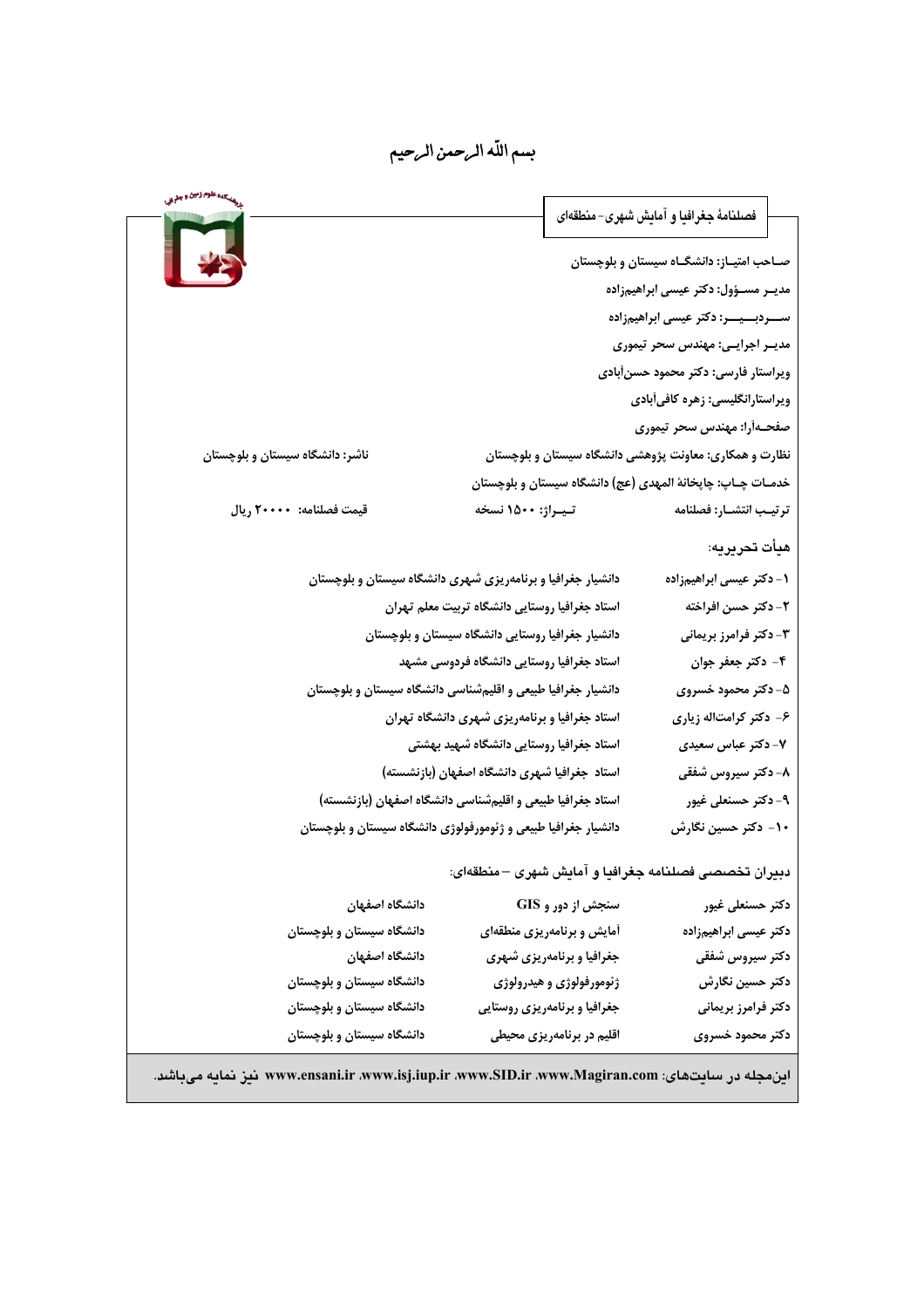### راهنمای تدوین و نحوهٔ ارسال مقاله برای فصلنامهٔ جغرافیا و آمایش شهری –منطقهای

۱- پذیرش مقاله صرفاً از طریق سایت فصلنامه (www.cresg.ir) امکان پذیر است. برای ثبت نام در سایت فصلنامهٔ جغرافیا و آمایش شهری - منطقهای و ارسال مقاله لطفاً مراحل زیر را اجرا فرمایید:

- به سایت www.cresg.ir وارد شوید. به سایت پژوهشکدهٔ علوم زمین و جغرافیا خوش[مدید

- روی گزینهٔ (ارسال و پیگیری مقالات) کلیک کنید، سپس روی کلمهٔ (ثبت نام) کلیک کنید. صفحهٔ ثبت نام ظاهر خواهد شد. پس از تکمیل صـفحهٔ ثبـت نام روی گزینهٔ ثبت نام (Submit) در پایین صفحه کلیک کنید، آنگاه به E-mail خود مراجعه فرمایید و روی آدرسی که در نامـهٔ الکترونیکـی درج شــده، كليك نماييد تامجدداً به سايت فصلنامه متصل شويد و ثبتنام شما تكميل شود.

- این بار Username و Password خود را که قبلاً ثبت شده، مجدداً وارد کنید و از خدمات Online فصلنامه استفاده نمایید.

یادآوری: قابل ذکر است که از این اسم شناسه و کلمهٔ عبور هم برای انجام داوری و هم برای ارسال مقالات خود میتوانید استفاده نمایید. ۲- فصلنامهٔ جغرافیا و آمایش شهری – منطقهای به دلیل تخصصی بودن، فقط در موضوعات مرتبط با آمایش شهری، آمایش روستایی، آمایش ناحیهای و... پذیرای مقالات است.

۳- مقالهٔ ارسال شده برای این نشریه همزمان برای سایر مجلات ارسال نشده باشد.

۴- زبان رسمی فصلنامه، فارسی است، امّا چکیدهٔ مقالات به زبان انگلیسی نیز ضروری است.

۵- مقاله علاوه بر چکیدهٔ فارسی (۳۰۰ کلمه، معادل حداکثر ۱۵ سطر)، باید دارای کلید واژگان، مقدمه، مواد و روش۵ا، نتیجهگیری، فهرست منابع و مأخذ و چکیدهٔ گسترده باشد.

۶- مقاله باید تحقیقی و حاصل کار پژوهشی نویسنده یا نویسندگان باشد.

۷- مقالاتی که توسط دانشجویان کارشناسی ارشد و دکتری باهمکاری استادان راهنما و یا مشاور تهیه میشود، ضرورتأ باید با امضای استاد مربوطه به فصلنامه ارسال گردد؛ در غیر این صورت در هیأت تحریریه قابل طرح نخواهد بود.

٨- مقالات ارسالي به فصلنامه، در محيط Word با قلم 2Nazanin نازك فونت ١٣ (براي چكيدة انگليسي بـا قلـم Times New Roman (1) فاصـلة تقریبی میان سطور ۱ حروفچینی و تایپ گردد. حاشیه از بالا ۲/۵، از پایین ۲/۵، از راست ۲/۵ و از چپ ۲/۵ سانتیمتر باشد. عنوان مقاله بـا فونـت تیتـر ۰۱۴، مشخصات نویسنده یا نویسندگان با فونت تیتر ۱۰، چکیدهٔ فارسی با فونت 2Nazanin سیاه ۱۰، فهرست عنوانهای متن با فونت 2Nazanin سیاه ۰۱۳، منابع و مأخذ با فونت 2Nazanin نازك ۱۲ نگاشته شود.

۹- مقاله در سه فایل جداگانه شامل؛ یک فایل، صفحهٔ مشخصات نویسنده یا نویسندگان مقاله به شرح بند ۱۰+ این راهنما و PDF شده، فایل دوم حاوی مقالة اصلى درمحيط Word بدون صفحة مشخصات نويسندگان،فايل سوم حاوى مقالة اصلىPDF شده بدون صفحة مشخصات نويسندگان باشد. ۱۰- مقالات ارسال شده باید دارای بخش های زیر باشد :

صفحة اوّل:

- رتبهٔ علمی و نام مؤسسه یا محل اشتغال نویسنده یا نویسندگان به فارسی و انگلیسی.

- نشاني كامل نويسندهٔ عهدهدار مكاتبات: شامل نشاني پستي، شمارهٔ تلفن، شمارهٔ دورنگار و نشاني پيامنگار (پست الكترونيكي) به فارسي و انگليسي، از ذکر مشخصات فوق در سایر صفحههای مقاله باید خودداری شود.

- چنانچه مخارج مالی تحقیق یا تهیهٔ مقاله توسط مؤسسهای تأمین شده باشد، باید نام مؤسسه در پاورقی صفحهٔ اوّل درج شود. بدیهی است صفحهٔ اوّل باید به صورت PDF شده و در فایلی جداگانه به صورت Cover letter ارسال گردد.

صفحهٔ دوم: عنوان کامل مقاله به فارسی، چکیدهٔ فارسی (حداکثر ۳۰۰ کلمه)، کلید واژگان فارسی (حداکثر هفت واژه).

از صفحهٔ سوم به بعد متن اصلی مقاله آورده شود.

- در انتهای مقاله، چکیده (Abstract) به انگلیسی، معادل فارسی آن آورده شود.

11- مأخذ در متن مقاله به روش APA شامل؛ داخل پرانتز با ذکر نام خانوادگی نویسنده، سال انتشار، صفحهٔ مورد استفاده أورده شود. مثال نحوة ارجاع در داخل متن: (توسّلي، ١٣٨۶: ۴۸)

۱۲- معادلهای انگلیسی در هر صفحه با علامت شمارهگذاری مستقل برای هر صفحه، در پاورقی اَورده شود.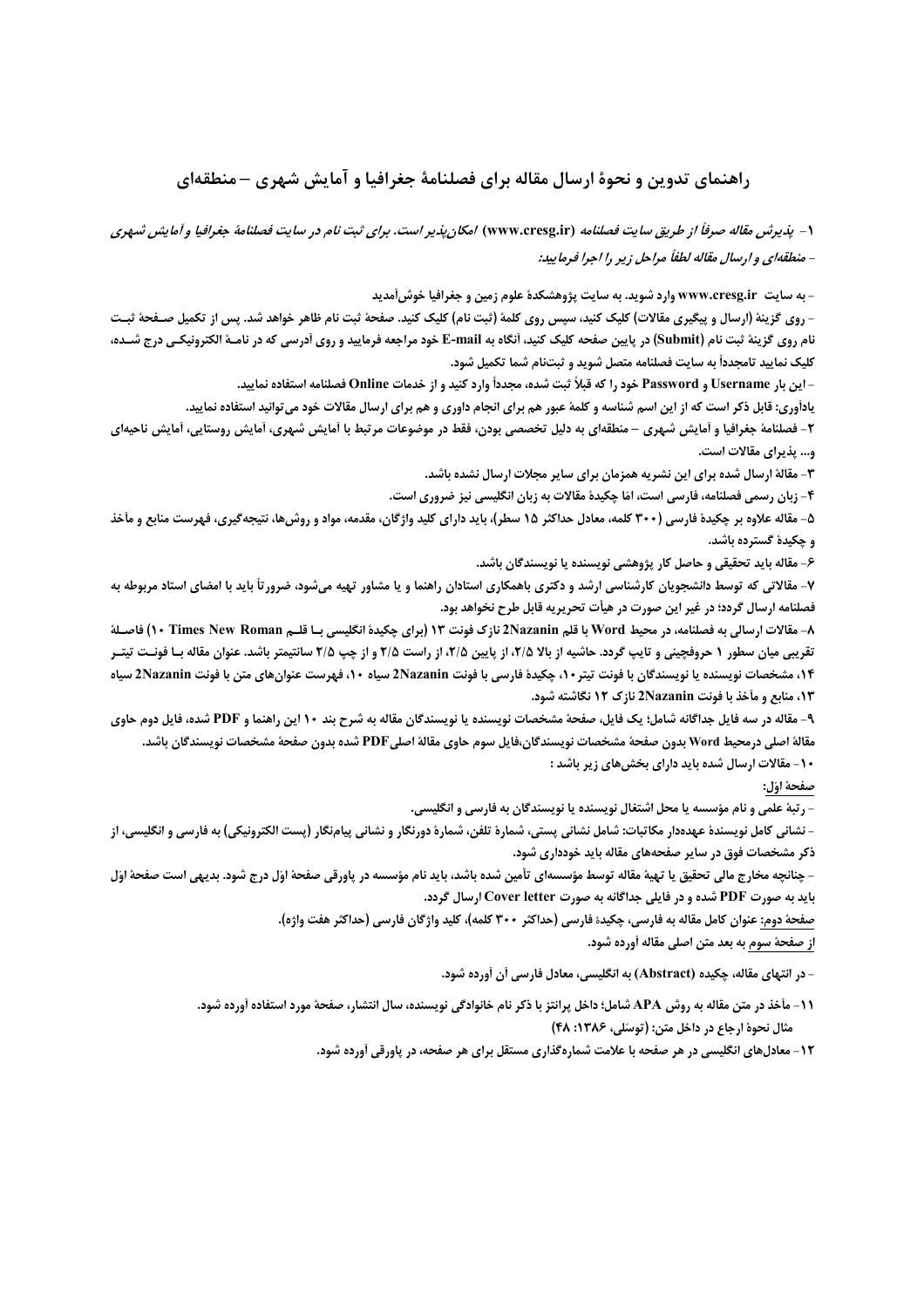۱۳ - روش ارائهٔ منابع و ماخذ در انتبهای مقاله:

١- ١٣- نام خانوادگي، نام نويسنده يا نويسندگان، (سال انتشار).عنوان كتاب. شمارهٔ جلد. نوبت چاپ، محل انتشار، نام ناشر. نحوهٔ درج در فهرست منابع و مأخذ به ترتیب حروف الفبا خواهد بود.*مثال برای کتاب: توسّلی، محمود (۱۳۸۶).اصول و روشهای طراحی شهری و فضاهای مسکونی در ایران،* مرکز مطالعات و تحقیقات شهرسازی ومعماری ایران، جلد اوّل، چاپ چهارم، تهران.

۴-۱۳ - مثال برای نشىريە: نام خانوادگی، نام نويسنده يا نويسندگان (سال انتشار). عنوان مقاله، نام نشىريە، دورە، محل انتشار.

**۱۴ - منابع مورد استفاده نباید کمتر از ۲۰ منبع باشد.** 

۱۵- واحدهای استفاده شده در مقاله باید در سیستم متریک باشد.

۱۶- در متن مقاله به شماره عکس ها، جداول و نمودارها اشاره شود و محل تقریبی أنها مشخص گردد.

در تنظیم جداول، منحنیها، اشکال و تصاویر، رعایت نکات زیر الزامی است:

الف-اطلاعات جداول نباید به صورت منحنی و یا به شکل دیگر در مقاله تکرار شوند. شماره و عنوان در بالای جدول ذکر گردد.

ب- هر ستون جدول بايد داراي عنوان و واحد مربوط به خود باشد، چنانچه تمام ارقام جدول داراي واحد يكسان باشند، مي توان واحد را در عنوان جدول ذكر نمود.

ج- توضیحات اضافی عنوان و متن جدول، به صورت زیرنویس ارائه گردد. نتایج بررسیهای آماری، باید به یکی از روش@ای علمی در جدول منعکس شود و در هر صفحه نباید بیش از دو جدول آورده شود.

د- شکلهای هر مقاله شامل منحنی، نمودار، عکس و نقشه بوده و همه به طور یکسان به عنوان شکل شمارهگذاری میشوند. شکلها باید به صورت رنگی یا سیاه و سفید و با کیفیت مناسب و مطلوب تهیه شده و شماره و عنوان آنها در پایین بیاید. عکس@ باید واضح باشند مطالب آنها خوانا و دارای مقیاس باشد. ذکر مأخذ عکسها یا شکلهایی که از منابع دیگر اقتباس شدهاند، الزامی است.

17 – مقالههای رسیده توسط سه نفر از استادان متخصص به صورت محرمانه داوری خواهد شد.

١٨- مسؤوليت صحّت و سقم مقاله به لحاظ علمي و حقوقي به عهدة نويسندة عهدهدار مكاتبات است.

19- مقالات ترجمه اصولاً يذيرفته نمي شود.

**20- حداكثر حجم مقالات، شامل جدولها و منحني ها 200 صفحه 44 باشد.** 

21- فصلنامه حق رد یا قبول و نیز ویراستاری مقالات را برای خود محفوظ میدارد و از بازگرداندن مقالات دریافتی معذوراست.

٢٢- پس از چاپ مقاله، ۵ نسخه از فصلنامه حاوی مقالهٔ نویسندگان به أنان اهدا خواهد شد.

٢٣- اصل مقالات رد شده يا انصراف داده شده، پس از سه ماه از مجموعهٔ اَرشيو فصلنامه خارج خواهد شد و فصلنامه هيچ گونه مسؤوليتي در اين زمينه نخواهد داشت.

نشانی: زاهدان، خیابان دانشگاه، دانشکدهٔ ادبیات، پژوهشکدهٔ علوم زمین و جغرافیا، دفتر فصلنامه جغرافیا و آمایش شهری – منطقهای صندوق يستي : A۸۱۳۵–۶۵۱۲۵ تلفن: ۱٬۵۴۱۰۶۹- ۰۵۴۱ نماير : ۱٬۵۴۱۰۶۹ - ۰۵۴۱ ، پيامنگار : TURP@usb.ac.ir

> فرم اشتراک فصلنامهٔ جغرافیا و آمایش شهری - منطقهای دانشگاه سیستان و بلوچستان جاری شماره ۰۱۹۰۰۱۱۷۰۰۰۹ به نام پژوهشکدهٔ علوم زمین و جغرافیا نزد بانک ملی شعبهٔ دانشگاه سیستان و بلوچستان، متقاضی اشتراک یک ساله (۸۰۰۰۰ ریال) دو ساله (۱۶۰۰۰۰ ریال) فصلنامهٔ جغرافیا و آمایش شهری - منطقهای هستم. لطفاً فصلنامه را از شمارهٔ ………… به آدرس زیر ارسال نماييد. نشانی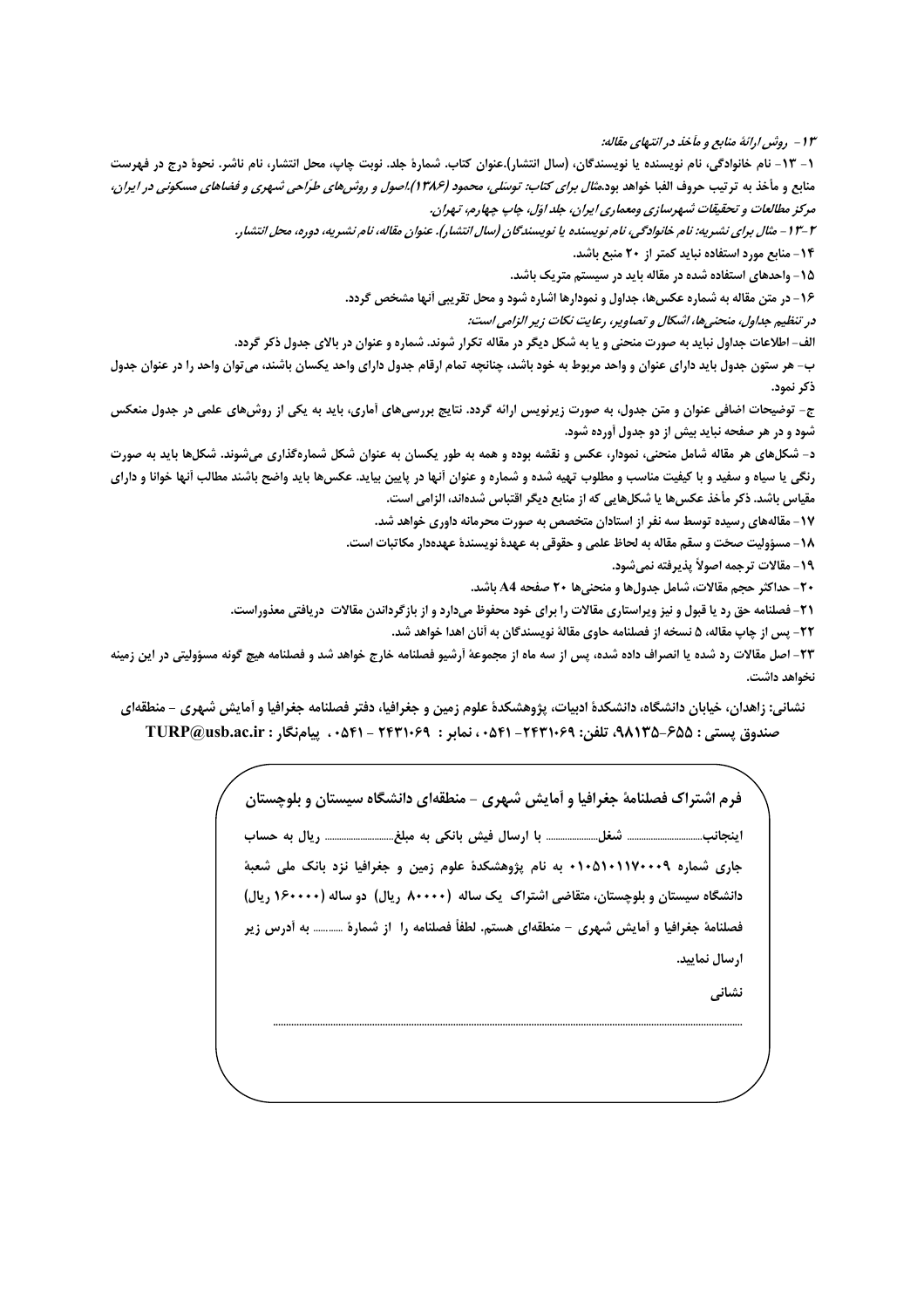| فهرست مطالب |                                                                                           |                                                                                                                                                                                                             |  |
|-------------|-------------------------------------------------------------------------------------------|-------------------------------------------------------------------------------------------------------------------------------------------------------------------------------------------------------------|--|
| ١           | دكتر عليرضا سليمانى<br>دكتر اصغر نظريان                                                   | بررسی تمرکز و عــدم تمرکــز نمودهــای جهــانی شــدن در کــلان شــهرهای<br>کشورهای در حال توسعه (مورد شناسی: تهران)                                                                                          |  |
| ۱۷          | سميه حدّادىنيا<br>دكتر افشين دانهكار                                                      | اولویتبندی معیارهای طبیعتگردی در کوسیستمهای بیابانی و نیمه بیابانی با<br>روش دلفی                                                                                                                           |  |
| ۳۱          | هادى رهنما<br>دكترمحمدرضا قنبرپور<br>دكتر محمود حبيب نژاد روشن<br>ابوالقاسم دادرسى سبزوار | بررسی وضعیت کمّی و کیفی منــابع آب زیرزمینــی ( مــورد شناســی: دشــت<br>جوین، استان خراسان رضوی)                                                                                                           |  |
| ۴۷          | فروغ خزاعى نژاد<br>دكتر مهدى قرخلو                                                        | مطالعهٔ روند تغییرات سکونت جمعیت در مجموعهٔ شهری تهران                                                                                                                                                      |  |
| ۶۱          | دكتر غلامرضا خانلرى<br>على اكبر مومنى                                                     | ژئومورفولوژی، هیدروژئولوژی و مطالعهٔ فاکتورهای مؤثر بر توسعه کارســت در<br>منطقهٔ گرین، غرب ایران                                                                                                           |  |
| ٧۵          | دكتر عبدالله عبداللهى<br>على اكبر تقيلو<br>عیسی پیری<br>یوسف خدایی<br>رضا عربى            | ارزیابی اثرات اهداف بخش روستایی برنامهٔ چهارم توسعهٔ جمهــوری اســـلامی<br>ایران در رضایتمندی روستاییان ( مورد شناسی: دهستان ایجرود)                                                                        |  |
| 88          | دكتر محمد طالعى<br>دكتر عباس عليمحمدى<br>اسماعيل عديلى                                    | تصمیمسازی گروهی مبتنی بر GIS در مســألهٔ تخصــیص کــاربری آموزشــی<br>(مورد شناسی: منطقهٔ ۶ شهرداری اصفهان)                                                                                                 |  |
| ۱۰۳         | داوود مافی غلامی<br>دکتر نبی الله یارعلی<br>اکرم نوری کمری                                | ارزشگذاری تفرّجی جاذبههای گردشگری طبیعی با اســتفاده از روش هزینــهٔ<br>سفر منطقهای (Z.T.C.M) ( مـورد شناســی: پــارک جنگلــی پــروز، تــالاب<br>چغاخور، آبشار آتشگاه وچشمه دیمه استان چهار محال و بختیاری) |  |

#### مشاوران علمی این شماره

دکتر محمدشریفی کیا، دانشگاه تربیت مدرس - دکتر اکبر کیانی، دانشگاه زابل- دکتر پروانه شاهحسینی، سازمان سمت- دکتر علی گلی، دانشگاه شیراز- دکتر محمدسعید ایزدی، دانشگاه بوعلی همدان - دکتر منوچهر فرجزاده اصل، دانشگاه تربیت مدرس- دکتر مجید رضایی بنفشه، دانشگاه تبریز- دکتر حسین نگارش، دانشگاه سیستان و بلوچستان - دکتر محسن احدنژاد روشتی، دانشگاه زنجان-دکتر شهرام روستایی، دانشگاه تبریز- دکتر سیدعلی المدرسی، دانشگاه آزاد یزد- دکتر خدیجه بوذرجمهری، دانشگاه فردوسی مشهد-دکتر صفر قائدرحمتی، دانشگاه یزد- دکتر عیسی ابراهیمزاده، دانشگاه سیستان و بلوچستان- دکتر رسول قربانی، دانشگاه تبریز-دکتر نادر زالی، دانشگاه گیلان، دکتر ابوالفضل مشکینی، دانشگاه تربیتمدرس- دکتر محمدحسین سرائی، دانشگاه یزد- سعید نگهبان، دانشگاه تهران- دکتر رستم صابریفر، دانشگاه پیام نور.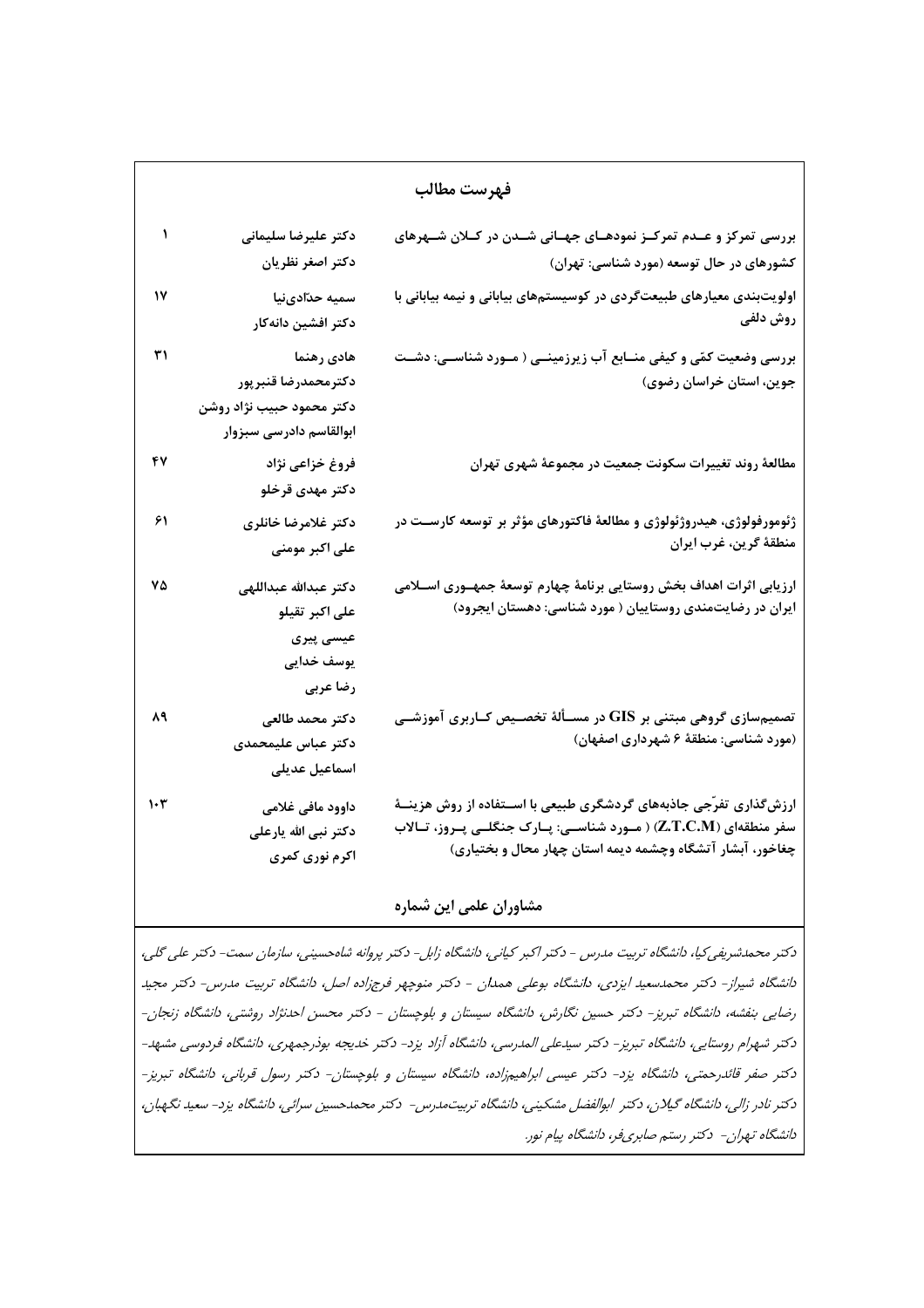### *Geography and Territorial Spatial Arrangement*

*Concessionaire: Managing Director: Editor in Chief: Associate Editor:*

*University of Sistan and Baluchestan Dr. I. Ebrahimzadeh Dr. I. Ebrahimzadeh Eng. S. Teimoori* 

#### *Editorial Board*

*1- I. Ebrahimzadeh, Ph. D 2- Professor H. Afrakhteh 3- F. Barimani, Ph. D 4- Professor J. Javan 5- M. Khosravi, Ph. D 6 - Professor K. Ziary 7- Professor A. Saeidi 8- Professor S. Shafaghi 9- Professor H. A. Ghayoor 10- H. Negaresh, Ph. D* 

*Univ. of Sistan and Baluchestan Univ. of Tarbiat Moallem-Tehran Univ. of Sistan and Baluchestan Univ. of Mashhad Ferdowsi Univ. of Sistan and Baluchestan Univ. of Tehran Univ. of Shahid Beheshty-Tehran Univ. of Isfahan Univ. of Isfahan Univ. of Sistan and Baluchestan* 

### *Chiefs of Editorial Board*

| Dr. H. A. Ghayoor   | <b>Remote Sensing and GIS</b>            | Univ. of Isfahan                       |
|---------------------|------------------------------------------|----------------------------------------|
| Dr. I. Ebrahimzadeh | <b>Land use and Regional Planning</b>    | <b>Univ. of Sistan and Baluchestan</b> |
| Dr. S. Shafaghi     | <b>Urban Planning Geography</b>          | Univ. of Isfahan                       |
| Dr. H. Negaresh     | <b>Geomorphology and Hydrology</b>       | <b>Univ. of Sistan and Baluchestan</b> |
| Dr. F. Barimani     | <b>Rural Planning Geography</b>          | Univ. of Sistan and Baluchestan        |
| Dr. M. Khosravi     | <b>Climate in Environmental Planning</b> | Univ. of Sistan and Baluchestan        |
|                     |                                          |                                        |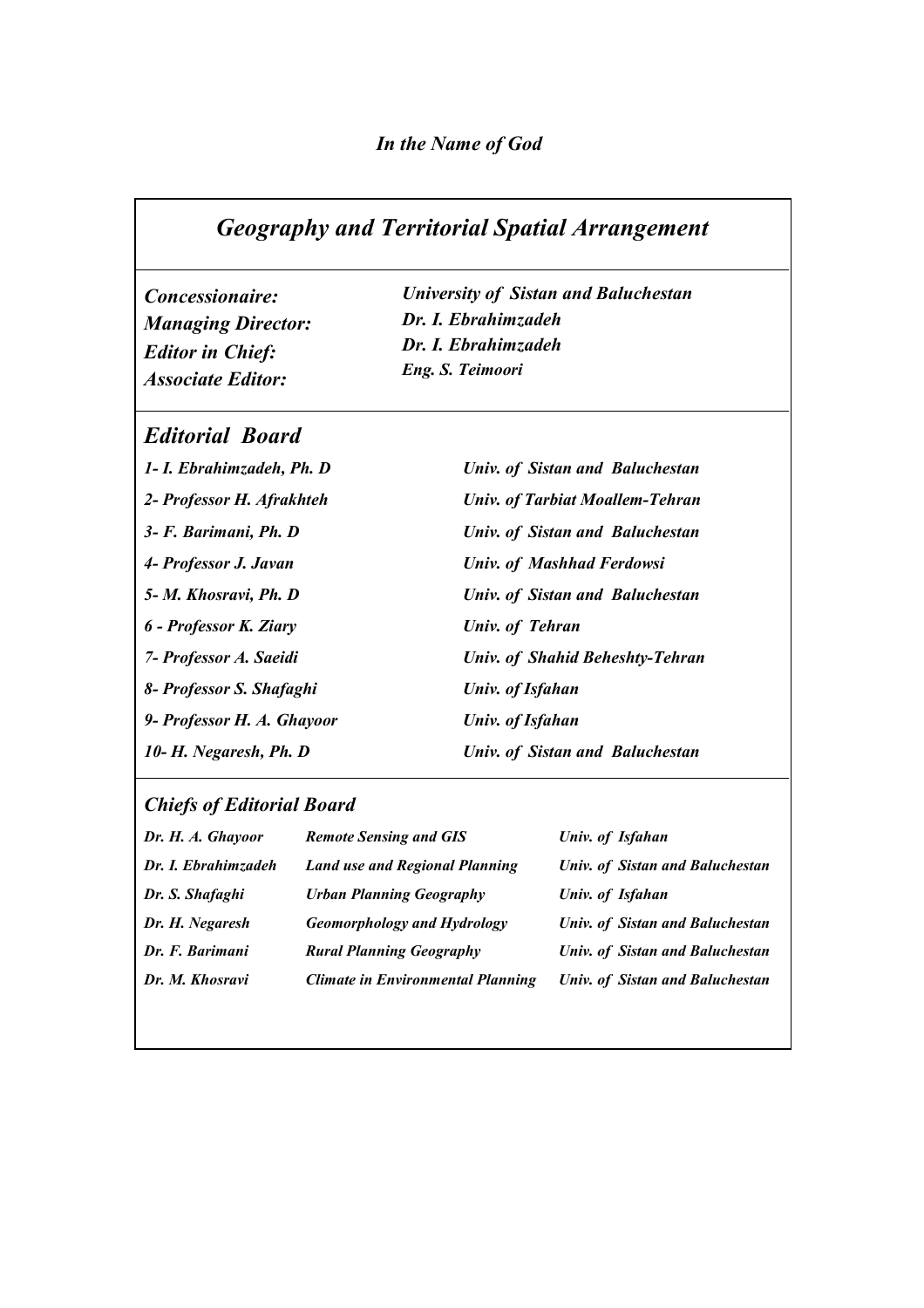## **Extended Abstracts**

#### **A Study on Centralization and Decentralization of the Globalization factors in the Megalopolises of Developing countries (Case study of Tehran) Dr. Ali Reza Soleymani Dr. Asghar Nazariyan**  *1* **Prioritization of Ecotourism Criteria in Desert and Semi-arid Ecosystems by Delphi Method Somayye Haddadinia Dr. Afshin Danehkar**  *2* **Study the qualitative and quantitative condition of the groundwater resources (Case Study: Jovain Plain, Khorasan Razavi Province) Hadi Rahnama Dr. Mohammad Reza GHanbarpoor Dr. Mahmood Habib Nejad Roshan Abolghasem Dadrasi Sabzevar**  *3* **The Study of the changing Trend of Population Settlement in Tehran's urban complex Forooghe Khazaei Nejad Dr. Mehdi Gharakhlou** *4* **Geomorphology, hydrogeology and the study of factors affecting to karst development in Garin area, west of Iran Dr. Gholamreza Khanlari Ali Akbar Momeni**  *5* **Evaluating the effects of Fourth program objectives of rural part of the Islamic Republic of Iran on villager's satisfaction Case study: Ijrood Dehestan Dr. Abdollah Abdollahi Ali Akbar Taghilo Issa Piry Yousef Khodaie Reza Arabi**  *6* **GIS based group decision making analysis for educational land use allocation: case study of district 6, Isfahan Dr. Mohammad talei Dr. Abas Alimohamadi**  *7 Title page*

**Esmaeil Adili** 

**Davoud mafi gholami Dr. nabiollah yarali Akram noori kamari** 

**Recreational valuation of natural tourism attractions by using Zonal Travel Cost Method (Z.T.C.M) (Case study: Parvaz forest park, Choghakhor wetland, A'atashgah waterfall and Dimeh fountain of Chahrmahal va Bakhtiari province)** 

*8*